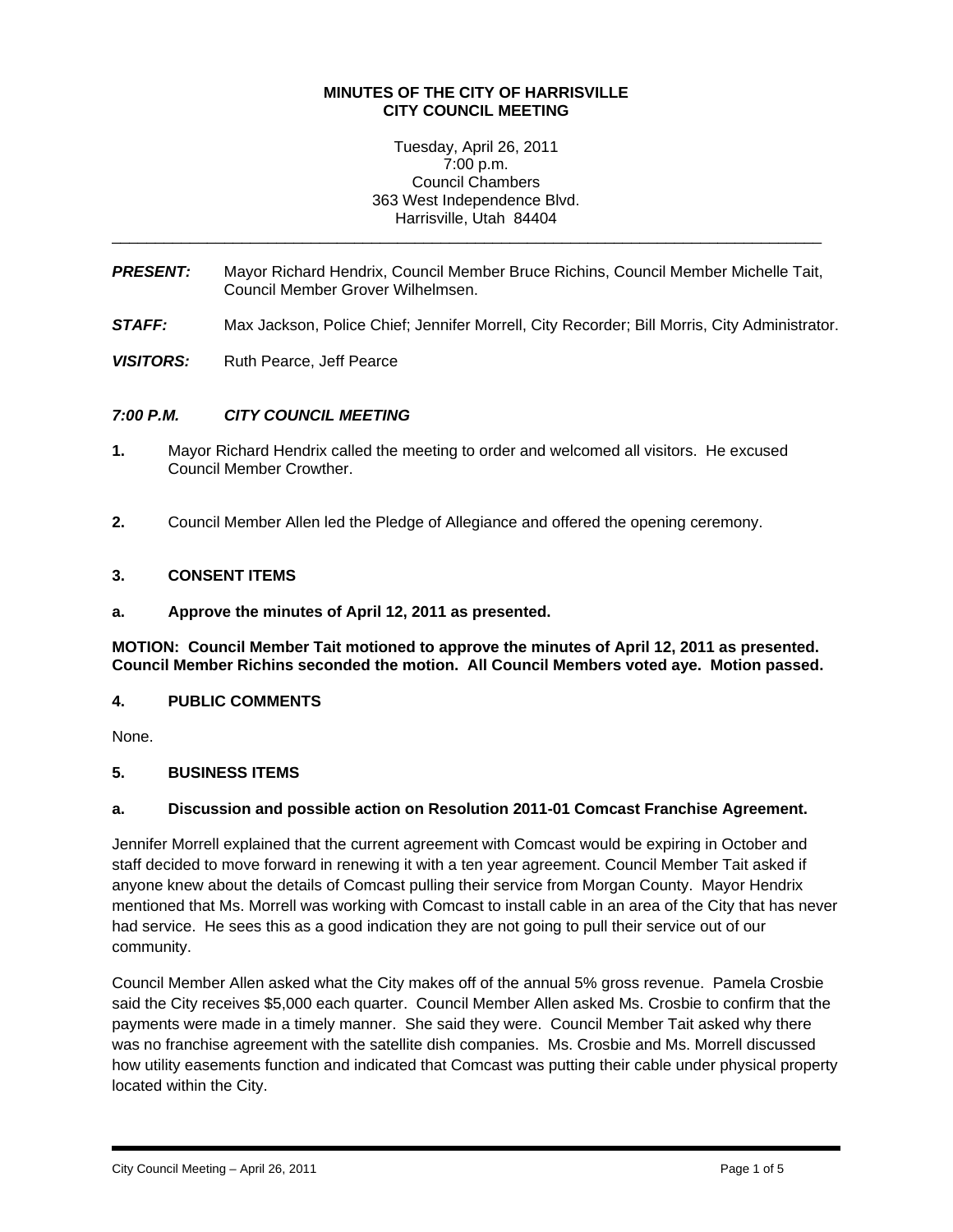Council Members discussed whether Comcast will still be in existence ten years from now. Mayor Hendrix pointed out that this is just a franchise agreement which allows them to come into the City and lay their cable and provide that service. Ms. Morrell reminded Council Members that it also included the collection of the franchise fee which is a source of revenue for the City.

### **MOTION: Council Member Allen motioned to approve Resolution 2011-01 Comcast Franchise Agreement. Council Member Wilhelmsen seconded the motion. Roll call vote was taken. All Council Members voted yes. Motion passed.**

# **6. PUBLIC COMMENTS**

None.

# **7. MAYOR/COUNCIL FOLLOW UP**

Council Member Wilhelmsen said that Ms. Morrell has the new Heritage Days website nearly completed. Ms. Morrell said the site is functioning but is not complete although it should be easy to use and navigate when it is done.

Mayor Hendrix asked the Council how they feel about a City Facebook page. Council Member Richins shared information he received in a social media class held at the ULCT conference regarding the use of Facebook and how it was used for emergency purposes by Herriman City. Council Member Tait noted that most businesses have one. Ms. Morrell discussed the pros and cons as far as records management and liability is concerned. Council Members felt it would be a good way to get more information out to residents and receive feedback. Mayor Hendrix said it might be something the Council discusses further.

# **8. ADJOURN**

Mayor Hendrix moved to adjourn at 7:25 p.m.

## *7:30 P.M. WORK SESSION*

**1.** Discussion on FY 2011-12 budget.

Treasurer Lynn Fortie explained there is a shortfall of \$99,704 between the projected revenue and proposed expenses. He also mentioned there is some distortion in the budget because the park reconstruction is being funded from park impact fees that have already been collected.

Mayor Hendrix pointed out that all of the changes from the previous meeting have been included in this second draft including the wage adjustments. Mayor Hendrix and Mr. Fortie discussed changing the payback period to the motor pool as a way to save money. Mr. Fortie suggested increasing the payback period from 3 years to 4 years for the Police Department and from 4 years to 5 years for Public Works. This would decrease our obligation and save \$79,000 each year. Mayor Hendrix also mentioned there would be a savings in maintenance costs because all of the new vehicles would be under warranty.

Lynn Fortie and Council Members discussed each page of the budget worksheet.

Page 1 – Mr. Fortie said he has been conservative in forecasting the money coming in noting there has been a decrease in sales tax revenue. He is not sure what is going to happen when the new Wal-Mart in Ogden opens. He also pointed out that he has been generous with revenue projections and said it could be worse. He has calculated a 5% drop noting the Riverdale Home Depot had a 10% drop when the Ogden Home Depot opened.

i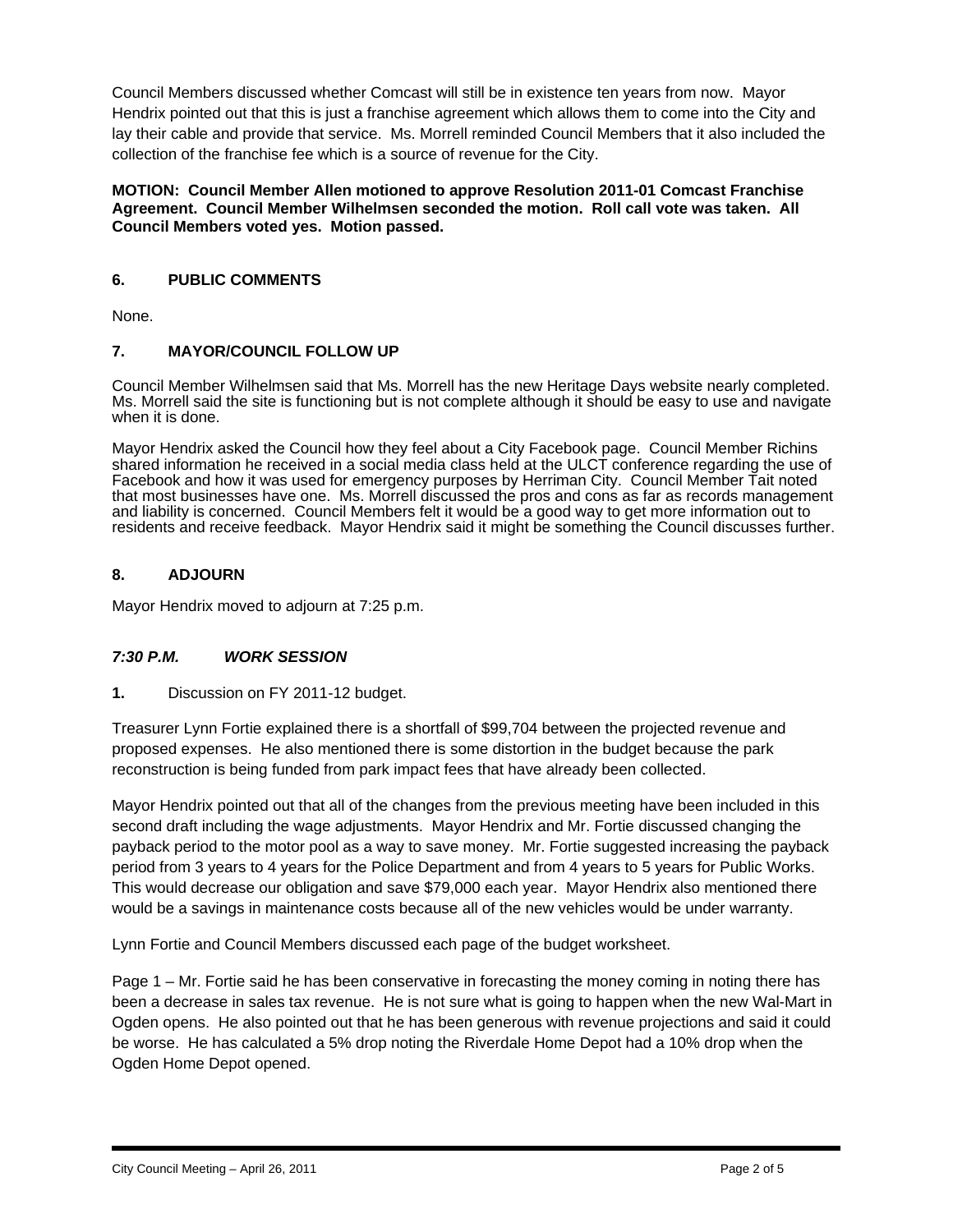Council Member Tait heard there are many people who will not shop at our Wal-Mart but may return if it is cleaned up. Her understanding is that they drive to the Wal-Mart in Brigham City.

Page 2 – Mr. Fortie said the revenue from court fines has gone down, something they are also seeing in Riverdale. Bill Morris pointed out that the court program Coris is collecting fines on items and sending them to the state, something they were not doing before. Council Member Allen said the statistics he sees show crime is going down and has decreased by 5%. Bill Morris also noted that people are choosing to go to jail rather than pay a fine. Chief Jackson said that it is something he has seen in our court.

Council Member Allen asked about the reduction in youth baseball revenue. Pamela Crosbie said there have not been as many people signing up and some of our teams have been cancelled due to a lack of players. Mr. Fortie noted the use of reserved park development funds and explained it is not true revenue because it is money we already have.

Page 4 – Council Member Richins suggested that the membership to the Ogden/Weber Chamber of Commerce should be removed. Everyone agreed that we would not renew our subscription.

Page 5 – Mr. Fortie explained that the salaries and wages were decreasing for the Justice Court because wages were being reallocated. Jackie VanMeeteren now has 75% of her wages coming from the Police Department budget and 25% from the Justice Court.

Page 6 – Council Member Allen asked about the entertainment and food expense. Ms. Crosbie said it is for going away parties, the annual Christmas party, and to offset costs of the Council retreat.

Page 7 – Council Members and Staff discussed the RAMP fees and how much still needs to be spent. Mr. Fortie said all of it is still there and it will all go towards the park reconstruction costs. Council Member Allen questioned the codification expense. Mr. Morris explained that cost was for putting the ordinances on the web site and publishing the code books. Mayor Hendrix added they check for spelling errors, etc.

Page 6 – Chief Jackson said there is a concern that the revenues coming from the schools are not covering the cost of the school resource officer. He said we have a resource officer at Orion Jr. High for 4 hours each day, 9 months of the year. He noted that the school districts may need to start paying more because the current rate does not cover wages and benefits.

Chief Jackson said Pleasant View has hit the \$1 million mark the last three years and explained that we have an additional officer and a bigger case load and we are doing it for less money. Council Member Richins asked why Pleasant View was spending more and Chief Jackson replied it is because they are paying their officers more due to longevity.

Council Member Richins asked why the motor pool payments are going up so much. Mayor Hendrix explained it is due to new vehicle purchases. Chief Jackson said the money from the sale of the old vehicles will go back into the motor pool. Council Member Richins noted that the vehicles we have purchased will have a better resale value. Chief Jackson added that the maintenance cost is lower on trucks and the gas mileage is almost as good as the cruisers. He said the real benefit will be seen when it is time to sell them and agreed that the resale value is much better.

Council Member Allen asked for clarification on extending the time on the motor pool payments. He also expressed concern that the budget for the Police Department keeps increasing when the other departments have decreased their budgets. He asked for justification on the major increase to the motor pool and gasoline expenses. Mr. Morris explained that the old vehicles had maintenance issues and has required us to purchase new vehicles.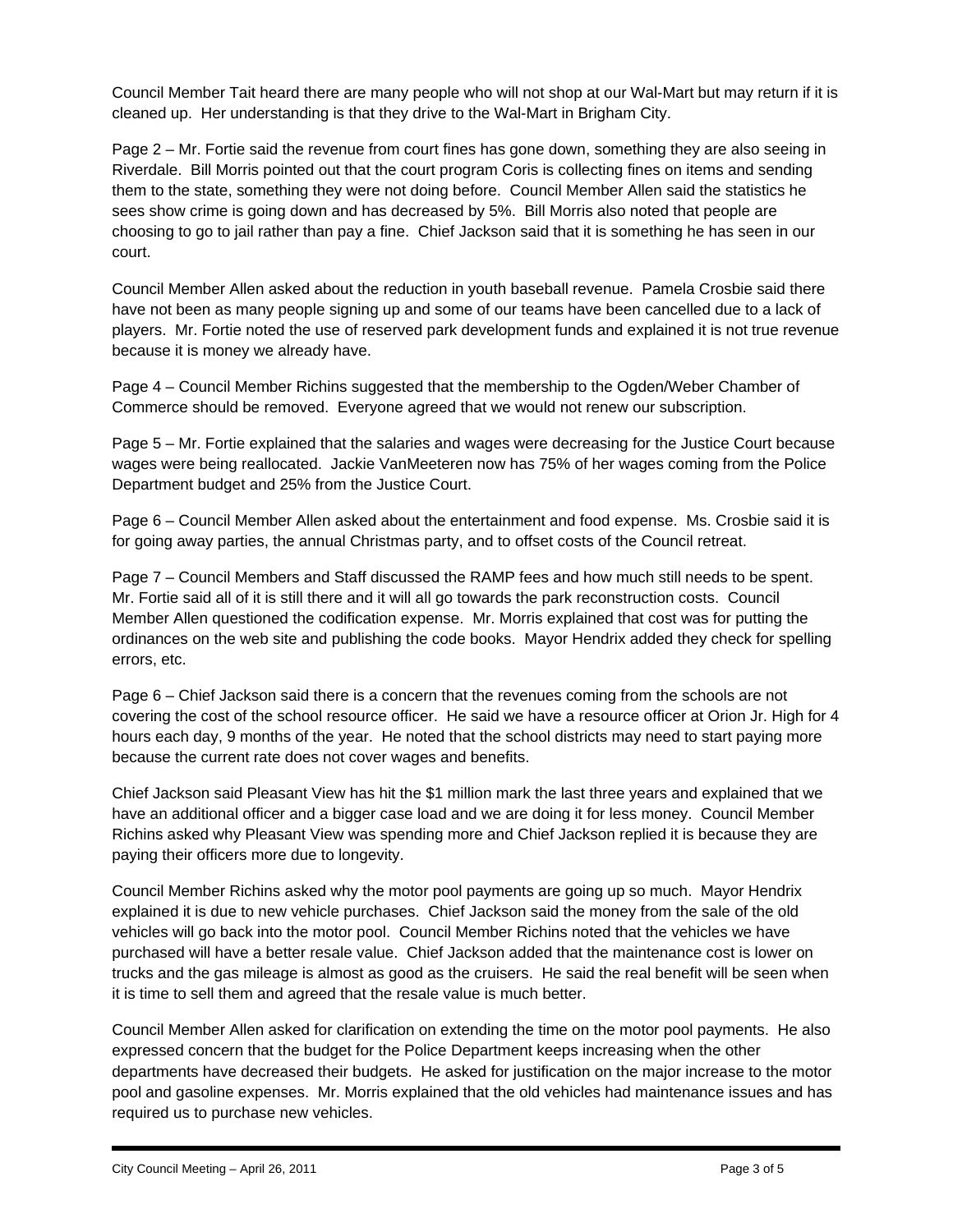Chief Jackson explained how he computed the costs for fuel. Mr. Morris asked where the animal control bill is paid from and Ms. Crosbie explained it is under non-departmental. Mr. Fortie questioned the part time wages. Chief Jackson said it was for court security and also reported that their grant money helped to free up other equipment money this year to buy new computers for Jackie VanMeeteren and Jennie Knight.

Chief Jackson said they get \$12,500 from the state for liquor revenue. He has budgeted \$15,000 for alcohol enforcement but said it will be reimbursed by the state. He said the same was applicable for seat belt enforcement and EUDL (Enforcement of Underage Drinking Laws). It is paid back by the state.

Council Member Richins asked why the police officers always leave their vehicles running. Chief Jackson said it is not something they do any longer because of a new power adapter that allows them to shut their cars off without having to shut down their computers. He noted that during the summer time there was a problem with the computers not working if there was no air flow or too much heat.

Chief Jackson justified their physical fitness incentive saying it keeps their guys more healthy and looking better and there is less down time from injuries. He said each member of his department has the possibility of making \$325 maximum if they pass everything. Pamela Crosbie said it is a morale booster and Chief Jackson added that it is not mandatory but an incentive for those who choose to participate.

Chief Jackson also mentioned that the Lexipol expense would go down again this year. He said Lexipol is providing policy and procedure guidance to half the law enforcement agencies in the state.

Page 11- Council Member Richins asked about salaries and wages for the building inspector and if he gets paid whether inspections are done or not. Mayor Hendrix said he was an employee of the city and his salary was not dependent on the amount of work done. Council Member Richins mentioned they had discussed getting someone on a contract basis. Mayor Hendrix said he is aware that is what some cities do.

Page 12 – Council Member Richins asked how much the motor pool payments would be reduced by extending the payback. Lynn Fortie said it would reduce the annual budget by \$51,000. Mr. Fortie also explained there was a reallocation of salaries and wages with 20% of Gene Bingham's wage coming from the storm water fund and 80% coming from the Public Works budget, 20% of Byan Fife's wages coming from Recreation and 80% from Public Works, and 50% of Jake Meibos's wages coming from the storm water fund and 50% from Public Works. Mr. Morris mentioned that Mr. Bingham is concerned about staffing for the 2012-13 fiscal year. Council Member Tait asked about the possibility of selling concessions once the splash pad opens as a way to generate revenue. Council and Staff discussed the pros and cons of doing that as well as when the splash pad might open.

Page 13 – Discussed part time wages for staff member who is on call for the splash pad.

Page 15 – Mayor Hendrix discussed the use of LED lamps for the street lights and mentioned the cost has come down. He would like to pick a specific area that is metered and install some LED lights to see if there is a cost savings. Council discussed what areas might be feasible to test this with the cabin parking lot mentioned as a possible option. Mayor Hendrix mentioned that smaller towns are doing this and using the savings in electricity to replace old lights with new LED's. Council Member Richins asked what the suggested payback is. Mayor Hendrix said the cities he talked to averaged 50-60% savings.

Mayor Hendrix said there will be a \$2 increase in the sewer fee paid by residents which will be effective in July. He said the garbage expenses are looking better and mentioned his meeting with Waste Management this week. He said they have told him that an accurate inventory can be done. Council Member Allen feels like that is something the City should have them do.